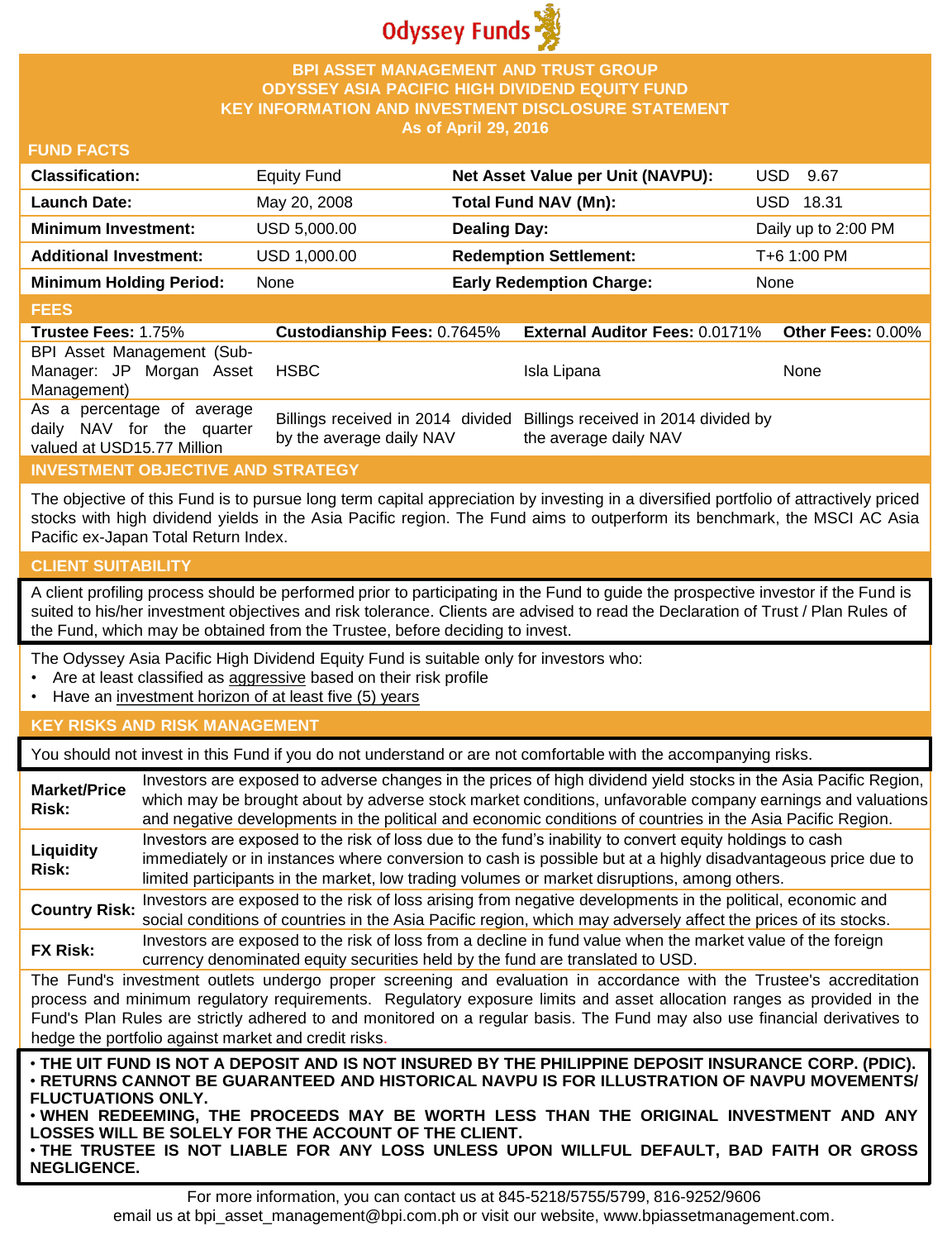# **FUND PERFORMANCE AND STATISTICS AS OF APRIL 29, 2016**

(Purely for reference purposes and is not a guarantee of future results)

**NAVPU GRAPH**



| <b>CUMULATIVE PERFORMANCE (%) 1</b>    |            |         |         |             |         |                   |
|----------------------------------------|------------|---------|---------|-------------|---------|-------------------|
|                                        | 1 mo       | 3 mos   | 6 mos   | <b>1 YR</b> | 3 YRS   | S.I. <sup>5</sup> |
| Fund                                   | $-0.21$    | 11.15   | 1.58    | $-13.20$    | $-8.69$ | $-3.30$           |
| <b>Benchmark</b>                       | $-0.07$    | 10.48   | $-0.43$ | $-16.52$    | $-6.17$ | 5.25              |
| <b>ANNUALIZED PERFORMANCE (%) 1</b>    |            |         |         |             |         |                   |
|                                        | 1 YR       | 2 YRS   | 3 YRS   | 4 YRS       | 5 YRS   | S.I. <sup>5</sup> |
| Fund                                   | $-13.20$   | $-1.32$ | $-2.98$ | 0.31        | $-2.23$ | $-0.42$           |
| <b>Benchmark</b>                       | $-16.52$   | $-3.57$ | $-2.10$ | 1.50        | $-0.99$ | 0.65              |
| <b>CALENDAR YEAR PERFORMANCE (%) 1</b> |            |         |         |             |         |                   |
|                                        | <b>YTD</b> | 2015    | 2014    | 2013        | 2012    | 2011              |
| Fund                                   | 4.31       | $-9.91$ | 7.08    | $-5.41$     | 21.10   | $-18.24$          |
| <b>Benchmark</b>                       | 1.75       | -9.47   | 3.71    | 2.65        | 22.75   | $-15.59$          |

| NAVPU over the past 12 months |       |
|-------------------------------|-------|
| Highest                       | 11.14 |
| Lowest                        | 8.13  |
|                               |       |

| <b>STATISTICS</b>                        |         |
|------------------------------------------|---------|
| Portfolio Beta                           | 0.96    |
| Volatility, Past 1 Year (%) <sup>2</sup> | 18.47   |
| Sharpe Ratio <sup>3</sup>                | $-0.76$ |
| Information Ratio <sup>4</sup>           | 0.10    |
| Current Number of Holdings               |         |

### <sup>1</sup>Returns are net of fees.

<sup>2</sup>Measures the degree to which the Fund fluctuates vis-à-vis its average return over a period of time.

<sup>3</sup>Used to characterize how well the return of a Fund compensates the investor for the level of risk taken. The higher the number, the better.

<sup>4</sup>Measures reward-to-risk efficiency of the portfolio relative to the benchmark. The higher the number, the higher the reward per unit of risk.

<sup>5</sup>Since inception.

\*Declaration of Trust is available upon request through branch of account.

|               | <b>TOP</b> |
|---------------|------------|
| % of Fund     | Nam        |
| 93.41         | Kore       |
| 6.59          |            |
| % of Equities | <b>HSB</b> |
| 53.50         | Chin       |
| 10.65         |            |
| 9.21          | <b>DBS</b> |
| 8.90          | PTT        |
| 4.28          | Bang       |
| % of Equities |            |
| 22.55         | Huai       |
| 20.02         | LG l       |
| 16.29         |            |
| 15.22         | <b>BOC</b> |
| 9.50          | QBE        |
|               |            |

# **TEN HOLDINGS**

| <b>Name</b>                 | % of Equities |
|-----------------------------|---------------|
| Korea Electric Power        | 5.71          |
| <b>HSBC Holdings</b>        | 5.55          |
| China Mobile                | 5.49          |
| <b>DBS Group Holdings</b>   | 3.60          |
| PTT                         | 3.31          |
| Bangkok Bank                | 3.27          |
| Huaneng Power International | 3.26          |
| LG Uplus                    | 3.20          |
| <b>BOC Hong Kong</b>        | 2.96          |
| <b>QBE Insurance Group</b>  | 2.87          |
|                             |               |

# **RELATED PARTY TRANSACTIONS\***

The Fund has no investments and trade transactions with Bank of the Philippine Islands, its subsidiaries and related parties.

\* Related party in accordance with BPI's internal policy.